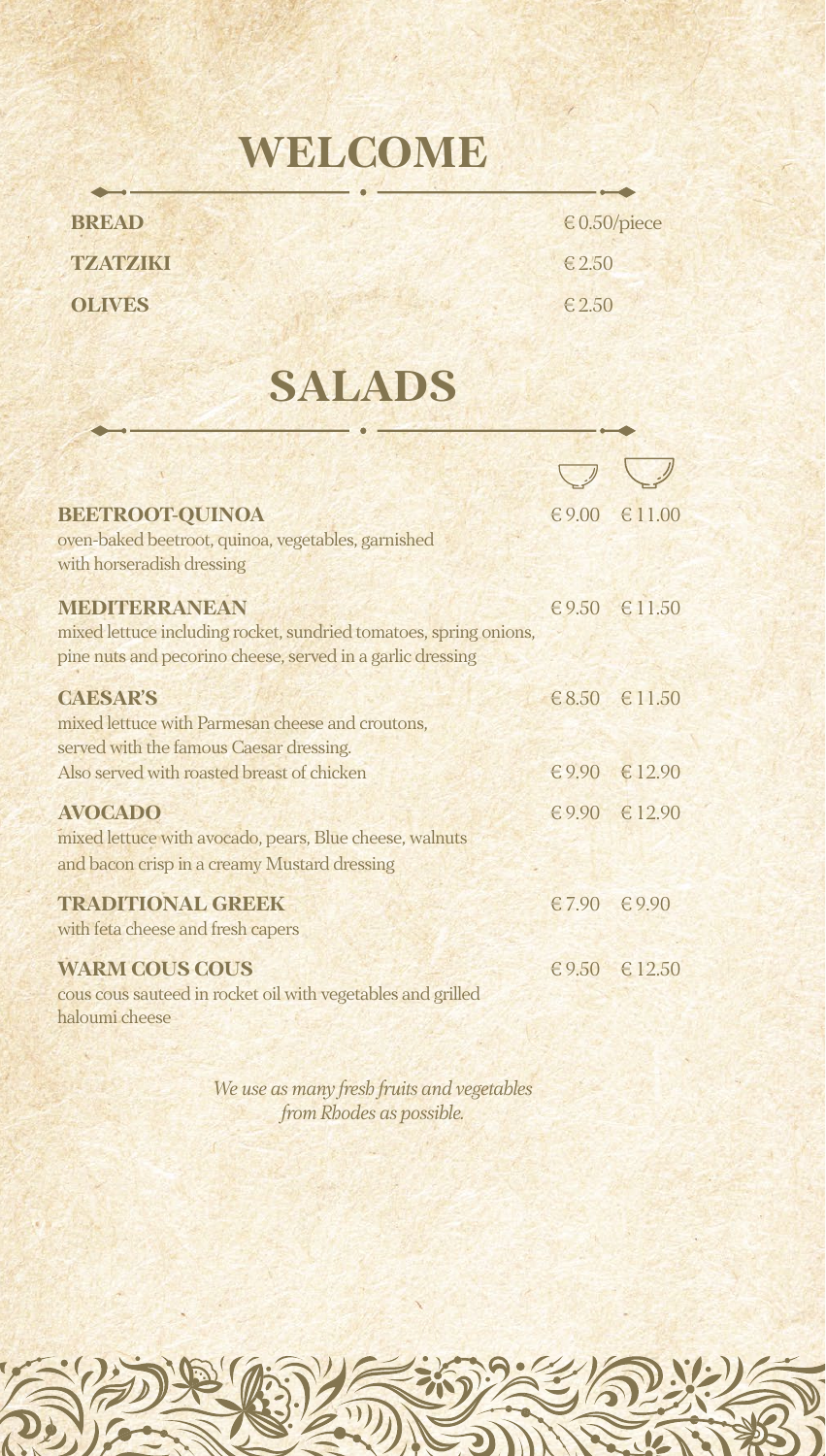## **STARTERS**

| <b>MARINATED SALMON-GRAVLAX</b><br>with pepper and herbs, served with Mustard sauce                                               | 69.90                      |
|-----------------------------------------------------------------------------------------------------------------------------------|----------------------------|
| <b>OCEAN PRAWNS</b><br>four prawns marinated with Asian chili in a mango cream sauce                                              | £11.50                     |
| <b>SCALLOPS KATAIFI</b><br>a deep-fried scallop kataifi with wasabi - mayo sauce                                                  | $\epsilon$ 5.10/ $\tau$ µx |
| <b>FLOGERA-CHEESE ROLL</b><br>a deep-fried spring roll filled with chevre, pecorino, parmesan<br>and sundried tomatoes            | $\epsilon$ 4.10/ $\tau$ µx |
| <b>FRESH MUSHROOMS</b><br>cooked in garlic, white wine and cream sauce                                                            | €9.70                      |
| <b>KEBAB</b><br>with black garlic sauce                                                                                           | $-5.750$                   |
| <b>CARPACCIO</b><br>beef carpaccio with asparagus, rocket and roasted pine nuts<br>flavoured with truffle oil and parmesan cheese | €10.50                     |
| <b>RISOTTO</b><br>with various flavors                                                                                            | $-5.750$                   |

## **SIDE ORDERS**

| <b>POTATO AU GRATIN</b><br>with double cream & garlic | €3.00     |
|-------------------------------------------------------|-----------|
| <b>FRESH BOILED POTATOES</b><br>sautéed with butter   | € 2.20    |
| <b>COUNTRY FRIES</b>                                  | € 2.20    |
| <b>FRENCH FRIES</b>                                   | £2.20     |
| <b>ASIAN RICE</b>                                     | $-6.2.20$ |
| <b>VEGETABLE WOK</b>                                  | $-6.2.10$ |